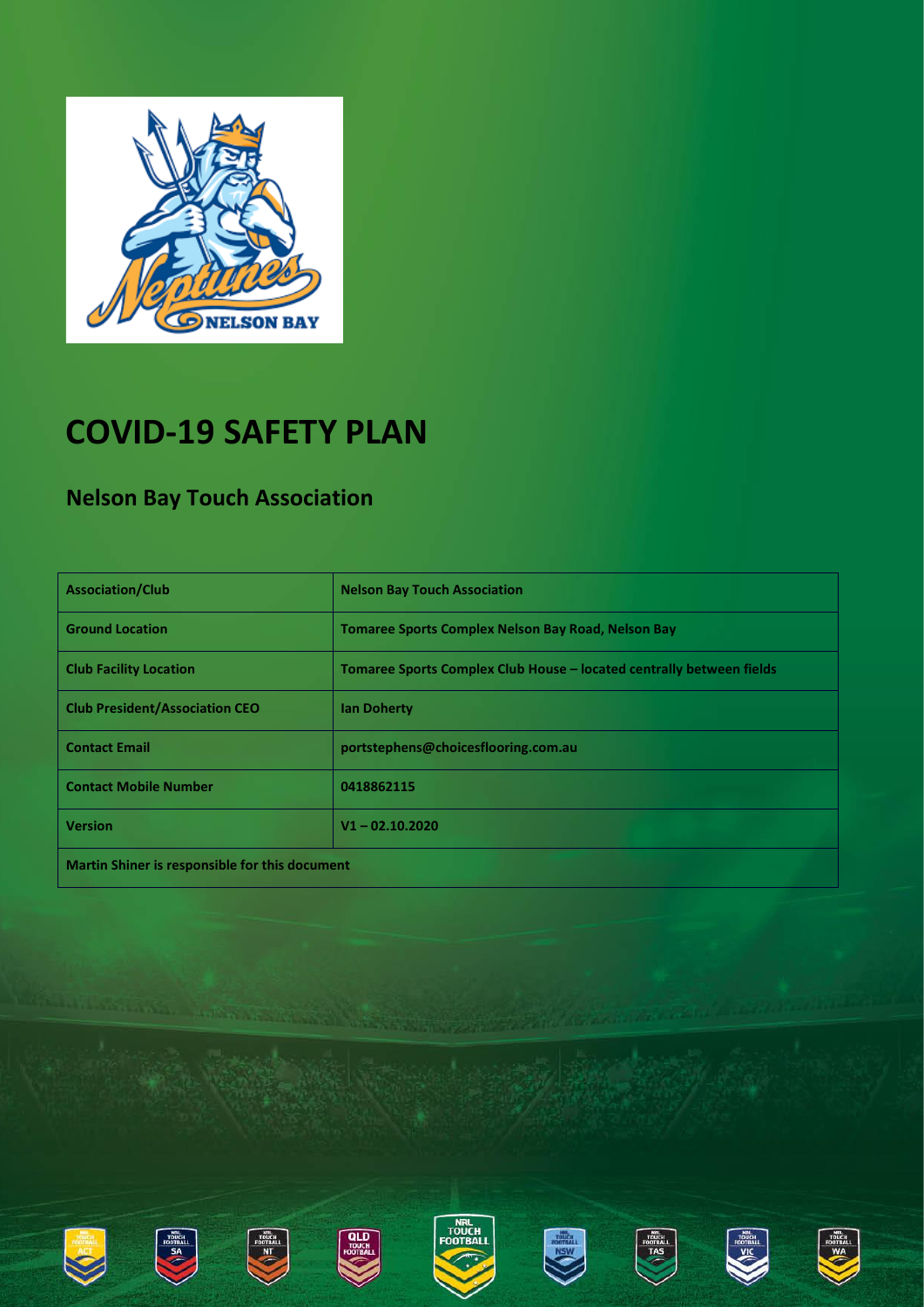### **Rationale**

- 1. **The Australian Institute of Sport (AIS) has published a "Framework for Rebooting Sport in a COVID-19 Environment" to inform the resumption of sporting activity in Australia, including community sport. Sport Australia has separately developed a "Return to Sport Checklist for Clubs and Associations" that provides operational guidance to local sporting clubs and associations on considerations that should be taken into account to appropriately resume sport and club operations.**
- 2. **To support the AIS and Sport Australia return to sport documents, Sport Australia has developed a COVID-19 Safety Plan template. This template has been used by Nelson Bay Touch Association to consolidate their planning for the resumption of activities at its club. The Club has reviewed the Sport Australia Checklist and documented its operational requirements for return to sport for 2020 in this COVID-19 Safety Plan.**
- 3. **Nelson Bay Touch Association's COVID-19 Safety Plan has been appropriately ratified by club's governance arrangements and regularly reviewed to ensure it remains fit for purpose and aligned with the AIS Framework, government restricted activity measures, public health advice and health and safety laws.**
- 4. **DISCLAIMER: This plan does not constitute legal or health and safety advice. Nelson Bay Touch Association has taken advice regarding the development and contents of its COVID-19 Safety Plan from TFA (Touch Football Australia), NSW Touch Association and Port Stephens Council.**















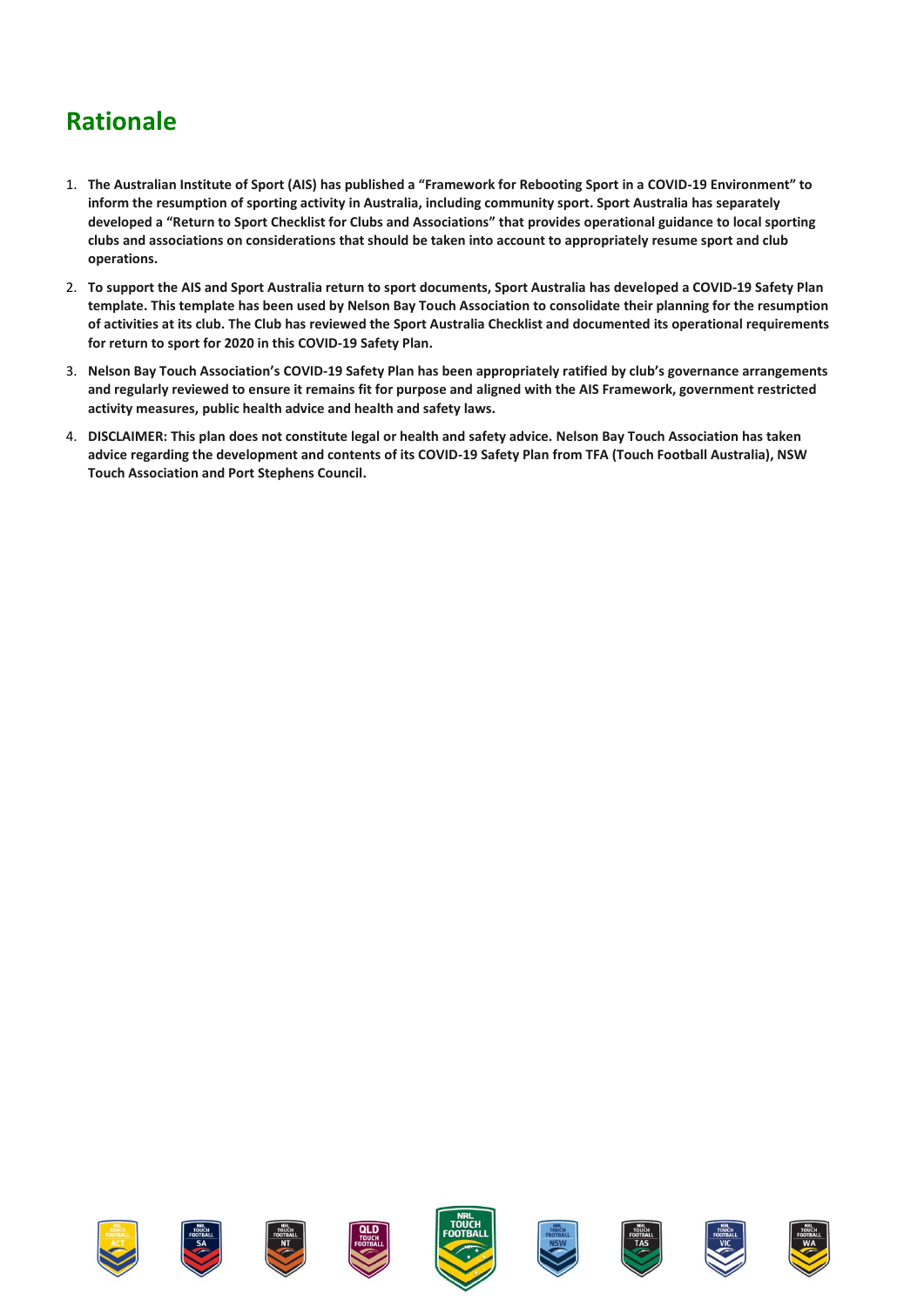### **Table of Contents**

| 1. | <b>Introduction</b>                                                 | 4                       |  |
|----|---------------------------------------------------------------------|-------------------------|--|
|    | 2. Key Principles                                                   | 4                       |  |
|    | 3. Responsibilities under this Plan                                 | 5                       |  |
|    | 4. Return to Sport Arrangements                                     | 5                       |  |
|    | <b>4.1 AIS Framework Arrangements</b>                               | 5                       |  |
|    | 4.2 Roadmap to a COVIDSafe Australia                                | $6\phantom{1}6$         |  |
| 5. | <b>Recovery</b>                                                     | 6                       |  |
|    | <b>Appendix: Outline of Return to Sport Arrangements</b>            | $\overline{\mathbf{z}}$ |  |
|    | <b>Part 1-Sport Operations</b><br>$\overline{\mathbf{z}}$           |                         |  |
|    | <b>Part 2 - Facility Operations</b><br>8                            |                         |  |
|    | Return to Training and Return to Play Information - NSW Touch<br>11 |                         |  |
|    | <b>Field Layout and Player Movement</b><br>12                       |                         |  |

















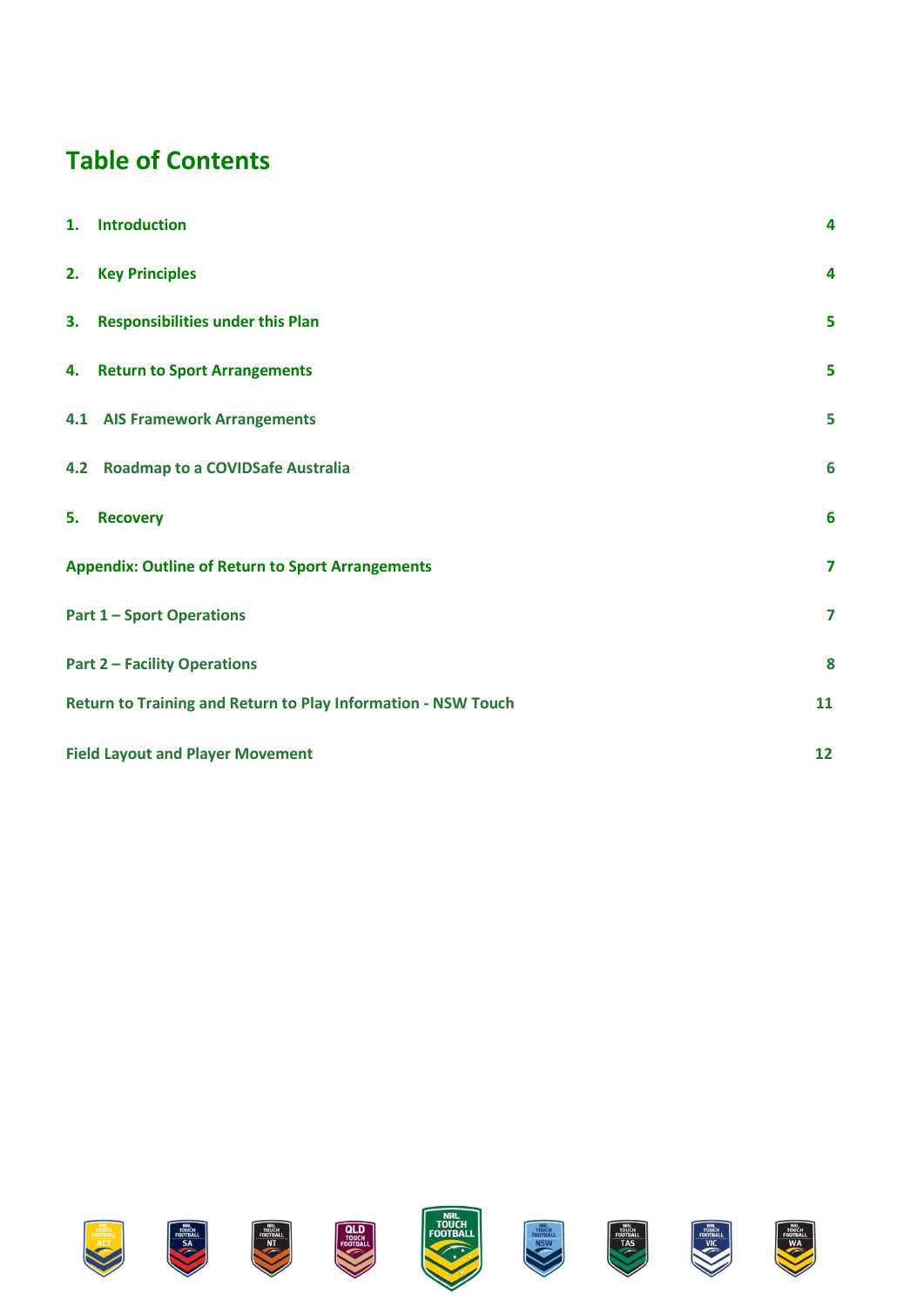#### <span id="page-3-0"></span>**1. Introduction**

**The purpose of this COVID-19 Safety Plan (Plan) is to provide an overarching plan for the implementation and management of procedures by Nelson Bay Touch Association to support playing members, participants, coaches, officials, administrators/volunteers, visitors, families and the broader community in the resumption of community sport and club activities.**

**The arrangements set out in this Plan are intended to prevent the transmission of COVID-19 among members, participants, coaches, officials, administrators/volunteers, visitors, families and the broader community. The Plan provides the framework to govern the general operation of the Nelson Bay Touch Association, any facilities it controls, the playing/training behaviour of all members and participants and the monitoring and reporting of the health of attendees at Nelson Bay Touch Association facilities.**

**This Plan includes, but is not limited to, the conduct of:**

- **a. training and competition activities (sport operations); and**
- **b. facility management and supporting operations (facility operations).**

<span id="page-3-1"></span>**At all times the Plan is subject to all regulations, guidelines and directions of government and public health authorities.** 

#### **2. Key Principles**

**This Plan is based on, and accepts, the AIS [Framework for Rebooting Sport in a COVID-19 Environment](https://ais.gov.au/__data/assets/pdf_file/0006/730374/35845_AIS-Framework-for-Rebooting-Sport-Summary.pdf) (AIS Framework) and the [National Principles for the Resumption of Sport and Recreation Activities](https://www.health.gov.au/sites/default/files/documents/2020/05/australian-institute-of-sport-ais-framework-for-rebooting-sport-in-a-covid-19-environment.pdf) (National Principles).** 

**The Plan also accepts as key principles that:**

- **The health and safety of members, participants, coaches, officials, administrators/volunteers, visitors, families and the broader community is the number one priority;**
- **Members, participants, coaches, officials, administrators/volunteers, families and the broader community need to be engaged and briefed on Nelson Bay Touch Association's return to sport plans;**
- **Facilities are assessed and appropriate plans are developed to accommodate upgraded hygiene protocols, physical distancing and other measures to mitigate the risk of transmission of COVID-19;**
- **Training/competition cannot resume until the arrangements for sport operations and facility operations are finalised and approved, if necessary; and**
- **At every stage of the return to sport process Nelson Bay Touch Association must consider and apply all applicable State and Territory Government and local restrictions and regulations. Nelson Bay Touch Association needs to be prepared for any localised outbreak at our facilities, within our competitions or in the local community.**

















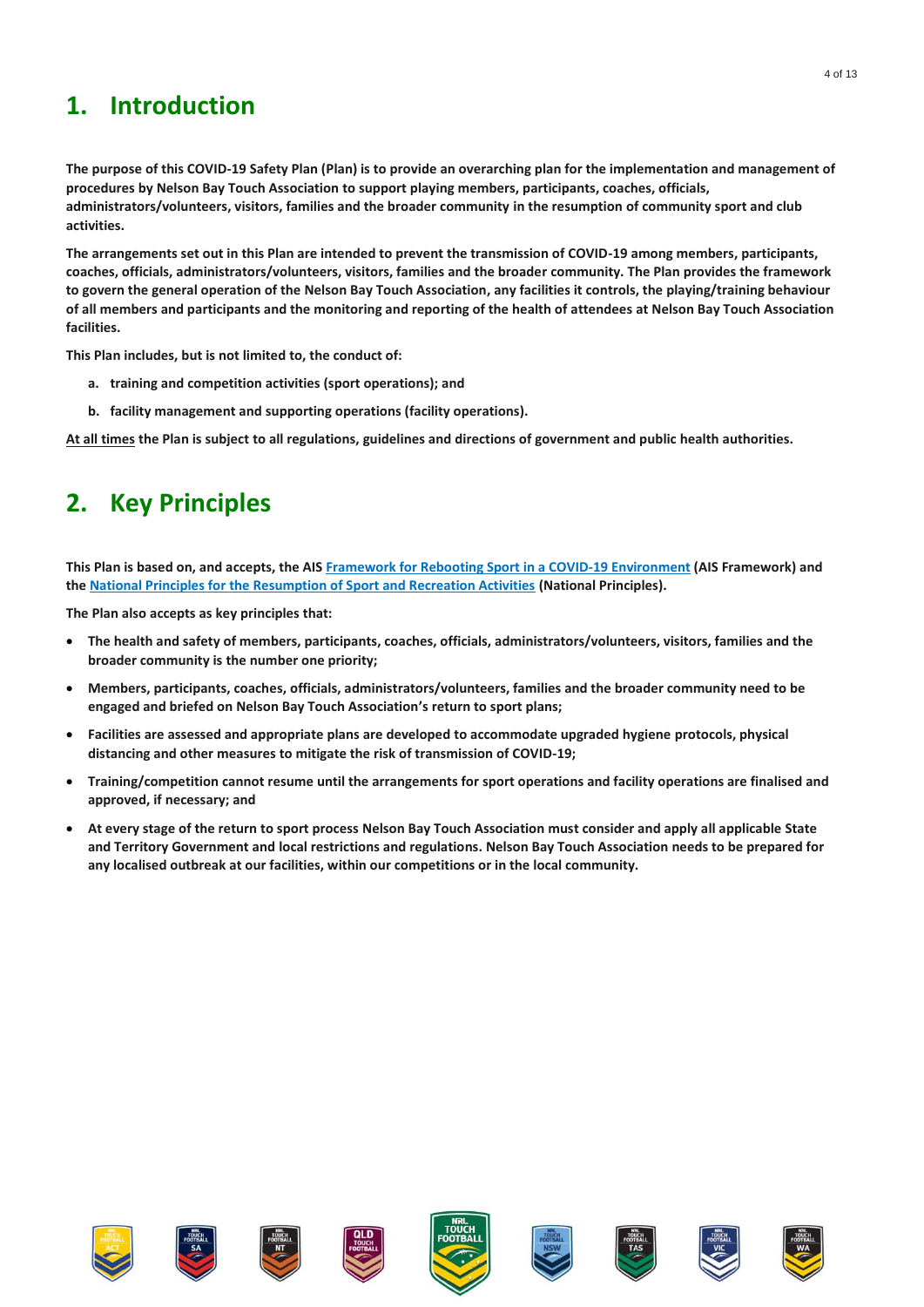#### <span id="page-4-0"></span>**3. Responsibilities under this Plan**

**Nelson Bay Touch Association retains the overall responsibility for the effective management and implementation of the return to sport activities and operations outlined in this Plan.** 

**The Committee of Nelson Bay Touch Association is responsible for:**

- **Approving the Plan and overseeing the implementation of the arrangements in the Plan; and**
- **Revising the Plan as required, ensuring it reflects up to date information from government and public health officials.**

**The Committee has appointed the following person as Nelson Bay Touch Association COVID-19 Safety Coordinator to execute the delivery of the Plan and to act as a point of contact for information relating to this Plan:**

| <b>Name</b>           | <b>Martin Shiner</b>     |
|-----------------------|--------------------------|
| <b>Contact Email</b>  | martinshiner@bigpond.com |
| <b>Contact Number</b> | 0425370749               |

**Nelson Bay Touch Association expects all members, participants, coaches, officials, administrative staff and volunteers to:**

- **Comply with the health directions of government and public health authorities as issued from time to time;**
- **Understand and act in accordance with this Plan as amended from time to time;**
- **Comply with any testing and precautionary measures implemented by Nelson Bay Touch Association;**
- **Act with honesty and integrity in regard to the state of their personal health and any potential symptoms; and**
- <span id="page-4-1"></span>• **Monitor their health and take a cautious approach to self-isolation and reporting of potential symptoms.**

#### **4. Return to Sport Arrangements**

- **As of the 14th October 2020, participants will be training/competing at Level C of the AIS Framework. The Plan outlines specific sport requirements that Nelson Bay Touch Association will implement for Level C of the AIS Framework when permitted under local restrictions and regulations.**
- **It is noted that current restrictions mean that more than one parent can attend community sporting activities if physical distancing of at least 1.5 metres can be maintained between people that are not from the same household. The maximum number of participants at a community sporting activity must not exceed 500 participants. This is also in accordance with TFA (Touch Football Australia) and NSW Touch Association Covid-19 Safe Policy.**

#### <span id="page-4-2"></span>**4.1 AIS Framework Arrangements**

**The protocols for Nelson Bay Touch Association for conducting sport operations and facility operations under Level C of the AIS Framework are set out in the Appendix - Outline of Return to Sport Arrangements** 

















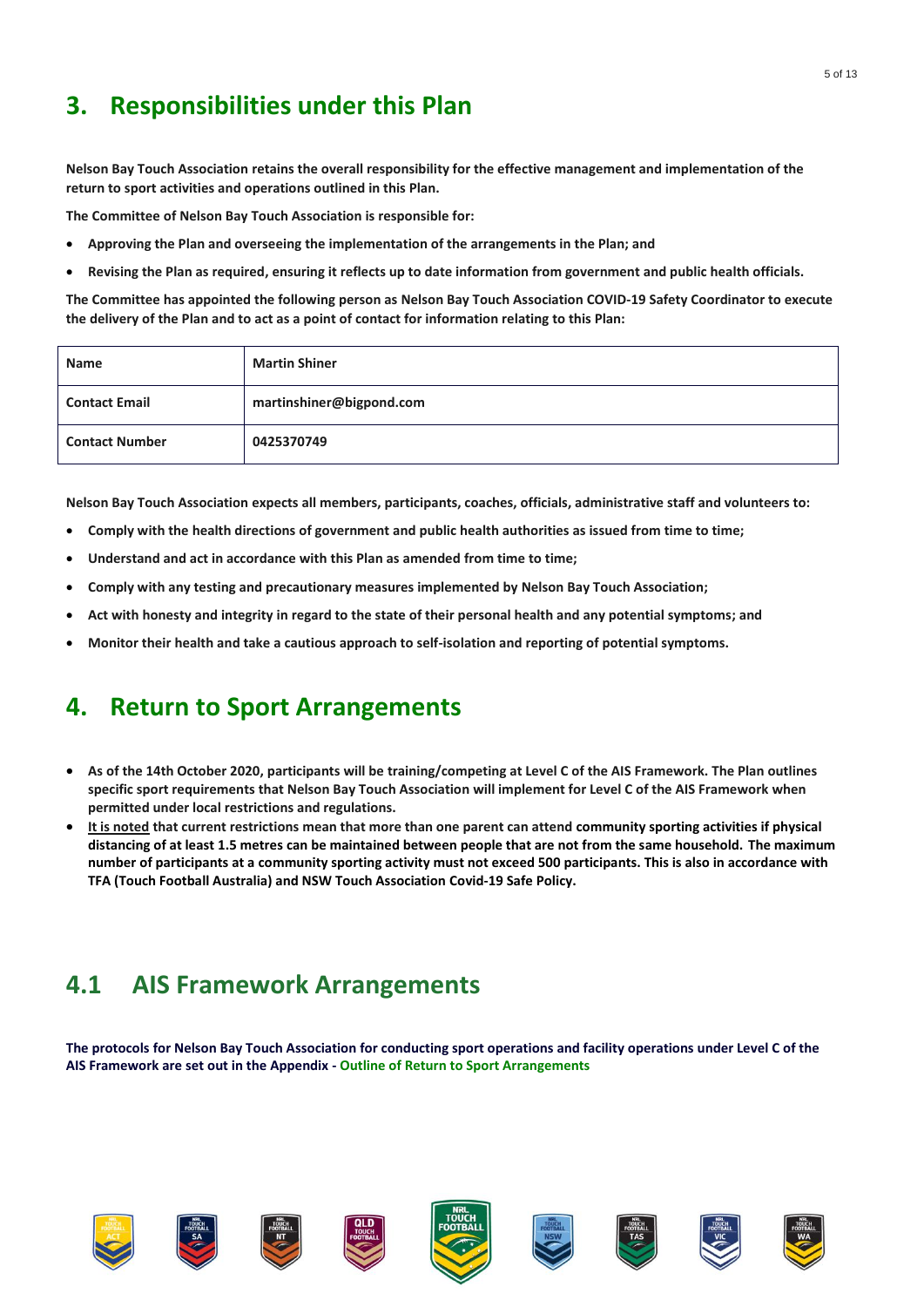### <span id="page-5-0"></span>**4.2 Roadmap to a COVIDSafe Australia**

**Nelson Bay Touch Association will also comply with the Australian government's [Roadmap to a COVIDSafe Australia,](https://www.pm.gov.au/sites/default/files/files/three-step-framework-covidsafe-australia.pdf) which places limits on the type of activity that can be conducted and the number of people who can gather at facilities, notwithstanding the activities permitted by the AIS Framework (see below).**

| AIS.<br><b>Activities</b>           | Level A:<br>Training in no more<br>than pairs. Physical<br>distancing required. | Level B:<br>required.                                                                                     | Level C:<br>Indoor/outdoor activity. Training in small<br>Full sporting activity (training and<br>competition) allowed. No restriction on<br>groups up to 10. Physical distancing<br>numbers. Contact allowed. |                                                                                                                                                                                               |                          |
|-------------------------------------|---------------------------------------------------------------------------------|-----------------------------------------------------------------------------------------------------------|----------------------------------------------------------------------------------------------------------------------------------------------------------------------------------------------------------------|-----------------------------------------------------------------------------------------------------------------------------------------------------------------------------------------------|--------------------------|
| <b>Roadmap</b><br><b>Activities</b> | N/A                                                                             | Step 1:<br>No indoor activity.<br>Outdoor sport (up<br>to 10 people)<br>consistent with AIS<br>Framework. | Step 2:<br>Indoor/outdoor<br>sport up to 20<br>people. Physical<br>distancing (density<br>$4m2$ ).                                                                                                             | Step 3:<br>Venues allowed to<br>operate with up to<br>100 people with<br>physical distancing.<br><b>Community sport</b><br>expansion to be<br>considered<br>consistent with AIS<br>Framework. | <b>Further steps TBC</b> |

#### <span id="page-5-1"></span>**5. Recovery**

**When public health officials determine that the outbreak has ended in the local community, Nelson Bay Touch Association will consult with relevant authorities to identify criteria for scaling back its COVID-19 prevention actions. Nelson Bay Touch Association will also consider which protocols can remain to optimise good public and participant health.**

**At this time, the Committee of Nelson Bay Touch Association will consult with key stakeholders to review the delivery of its return to sport arrangements and use feedback to improve organisational plans and systems.**

















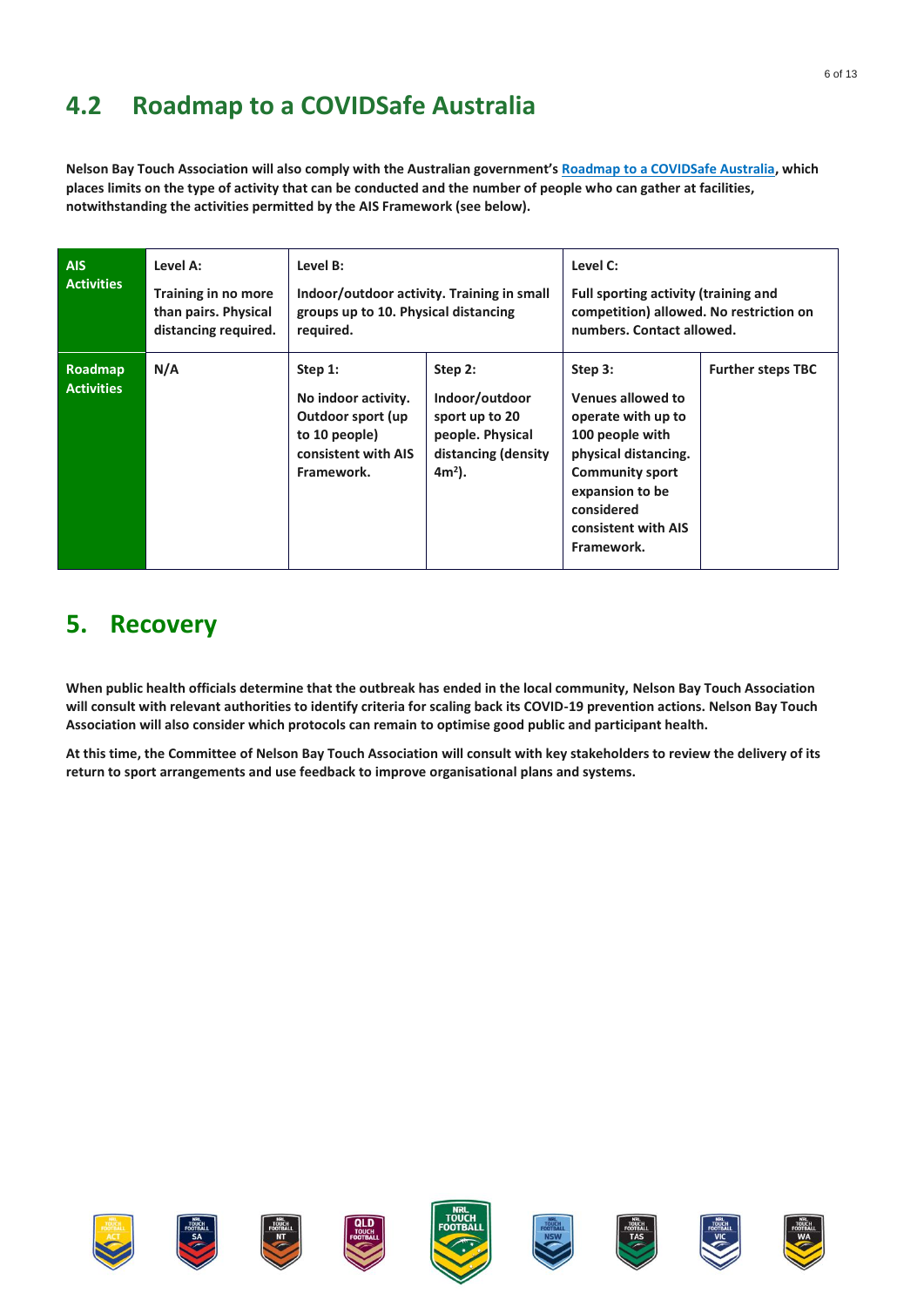### **Appendix: Outline of Return to Sport Arrangements**

**Nelson Bay Touch Association Operations.**

#### **Part 1 – Sport Operations**

<span id="page-6-1"></span><span id="page-6-0"></span>

| Area             | Plan Requirements (for activities under AIS Framework Level C) & NSW Government Health Orders                                                                                                                                                                                                            |
|------------------|----------------------------------------------------------------------------------------------------------------------------------------------------------------------------------------------------------------------------------------------------------------------------------------------------------|
| <b>Approvals</b> | The club must obtain the following approvals to allow a return to training/competition at Level C:                                                                                                                                                                                                       |
|                  | Relaxation of public gathering restrictions to enable training to occur. Yes<br>$\bullet$                                                                                                                                                                                                                |
|                  | Local government/venue owner approval to training/competition at venue, if required. TBA                                                                                                                                                                                                                 |
|                  | National/state sporting body/local association approval to return to training/competition for community sport. TBA<br>$\bullet$                                                                                                                                                                          |
|                  | Club committee has approved return to competition for club. Yes                                                                                                                                                                                                                                          |
|                  | Insurance arrangements confirmed to cover competition. Yes                                                                                                                                                                                                                                               |
| <b>Training</b>  | Club specifics of training/competition processes:                                                                                                                                                                                                                                                        |
| <b>Processes</b> | • AIS Framework principles – full sporting activity that can be conducted in groups of any size (subject to COVIDSafe Roadmap) including full contact. Yes                                                                                                                                               |
|                  | For larger teams or rep squads, consider maintaining some small group separation at training. Yes                                                                                                                                                                                                        |
|                  | Limit unnecessary social gatherings. Yes                                                                                                                                                                                                                                                                 |
|                  | Clearly outline nature of training permitted. Yes                                                                                                                                                                                                                                                        |
|                  | Access to treatment from support staff. N/A                                                                                                                                                                                                                                                              |
|                  | Sanitising requirements including use of sanitising stations, sanitise equipment before, during, after sessions) and use of such equipment to be limited. Yes                                                                                                                                            |
|                  | Treatment of shared equipment to be put in place - no sharing of personal equipment. Yes                                                                                                                                                                                                                 |
|                  | Personal hygiene encouraged (e.g. wash hands prior to training, no spitting or coughing). Yes                                                                                                                                                                                                            |
|                  | Training/playing attendance register kept. Yes<br>$\bullet$                                                                                                                                                                                                                                              |
|                  | Club to emphasise AIS Framework principle of "Get in, train, get out" - arrive ready to train. Yes                                                                                                                                                                                                       |
|                  | Length and scheduling of training sessions to reduce overlap. Yes                                                                                                                                                                                                                                        |
|                  | Clearly outline nature of training permitted (e.g. small groups to train and for team meetings, equipment/skill drills able to be used, certain sport activities not<br>permitted during Level C training, no unnecessary contact including high fives/hand shaking, no socialising or group meals). Yes |
|                  | Defined training areas for each training group, maintaining 4 square metres per person and physical distancing (>1.5 metres). Yes                                                                                                                                                                        |
|                  | Guidance for travel arrangements (e.g. physical distancing on public transport, limit carpool/taxi/Uber use). Yes                                                                                                                                                                                        |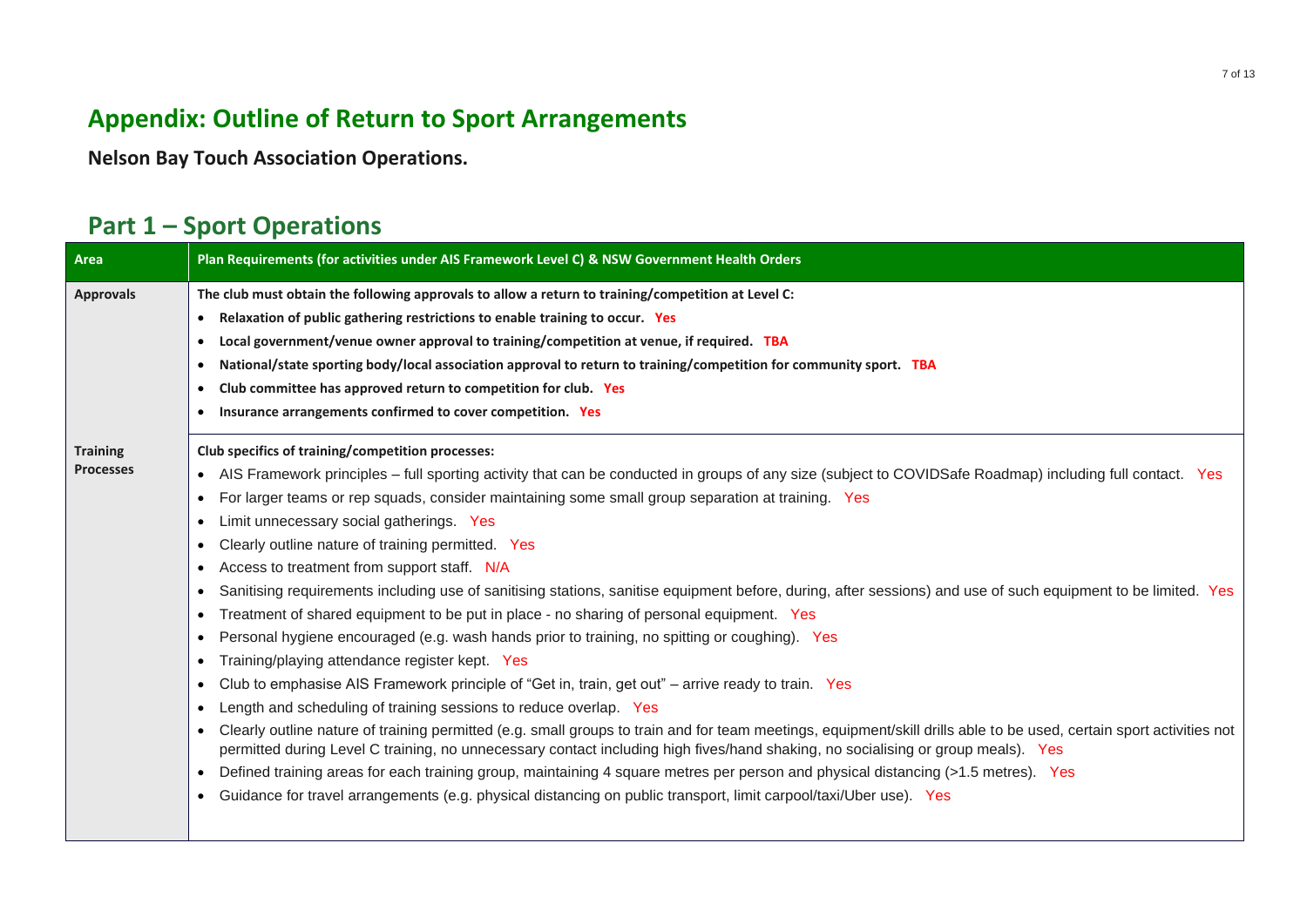| <b>Personal health</b> | Club specifics of personal health protocols:                                                                                                                                                                                                                                 |  |
|------------------------|------------------------------------------------------------------------------------------------------------------------------------------------------------------------------------------------------------------------------------------------------------------------------|--|
|                        | Graded return to sport to avoid injury. Yes<br>$\bullet$                                                                                                                                                                                                                     |  |
|                        | Advice to players, coaches, volunteers to not attend if unwell (including any signs/symptoms of cold, flu, COVID-19 or other illness). Yes                                                                                                                                   |  |
|                        | Washing of hands prior to, during and after training and use of hand sanitiser where available. Yes                                                                                                                                                                          |  |
|                        | Avoid physical greetings (i.e. hand shaking, high fives etc.). Yes                                                                                                                                                                                                           |  |
|                        | Avoid coughing, clearing nose, spitting etc. Yes                                                                                                                                                                                                                             |  |
|                        | Launder own training uniform and wash personal equipment. Yes                                                                                                                                                                                                                |  |
| Hygiene                | Club specifics of hygiene protocols to support training/playing:                                                                                                                                                                                                             |  |
|                        | Any safe hygiene protocols distributed by national/state sporting body will be adopted by club. Yes                                                                                                                                                                          |  |
|                        | Guidelines for sanitisation and cleaning, including requirements for sanitisation stations will be promoted. Yes                                                                                                                                                             |  |
| <b>Communications</b>  | Club specifics of communications plan to be adopted by the Club:                                                                                                                                                                                                             |  |
|                        | Club will brief players, coaches, members, volunteers and families on Level C protocols including hygiene protocols through member email, texts,<br>$\bullet$<br>Facebook post and club website. Reinforcement of hand washing and general hygiene etiquette will occur. Yes |  |
|                        | Continued endorsement of government COVIDSafe app and encouragement to players, coaches, members, volunteers and families to download and use<br>app. Yes                                                                                                                    |  |
|                        | Inform individuals on a needs basis as to how access to mental health and wellbeing counselling services can be obtained. Yes<br>$\bullet$                                                                                                                                   |  |
|                        | Club will promote good personal hygiene practices in and around training sessions and competition rounds in Club facilities (e.g. signage in bathrooms). Yes                                                                                                                 |  |

### **Part 2 – Facility Operations**

<span id="page-7-0"></span>

| Area             | Plan Requirements (for activities under AIS Framework Level C)                           |  |
|------------------|------------------------------------------------------------------------------------------|--|
| <b>Approvals</b> | The club must obtain the following approvals to allow use of club facilities at Level C: |  |
|                  | State/Territory Government approval of the resumption of facility operations. TBA        |  |
|                  | Local government has given approval to use of facility, if required. TBA                 |  |
|                  | Club committee has approved plan for use of club facilities. Yes                         |  |
|                  | Insurance arrangements confirmed to cover facility usage. Yes                            |  |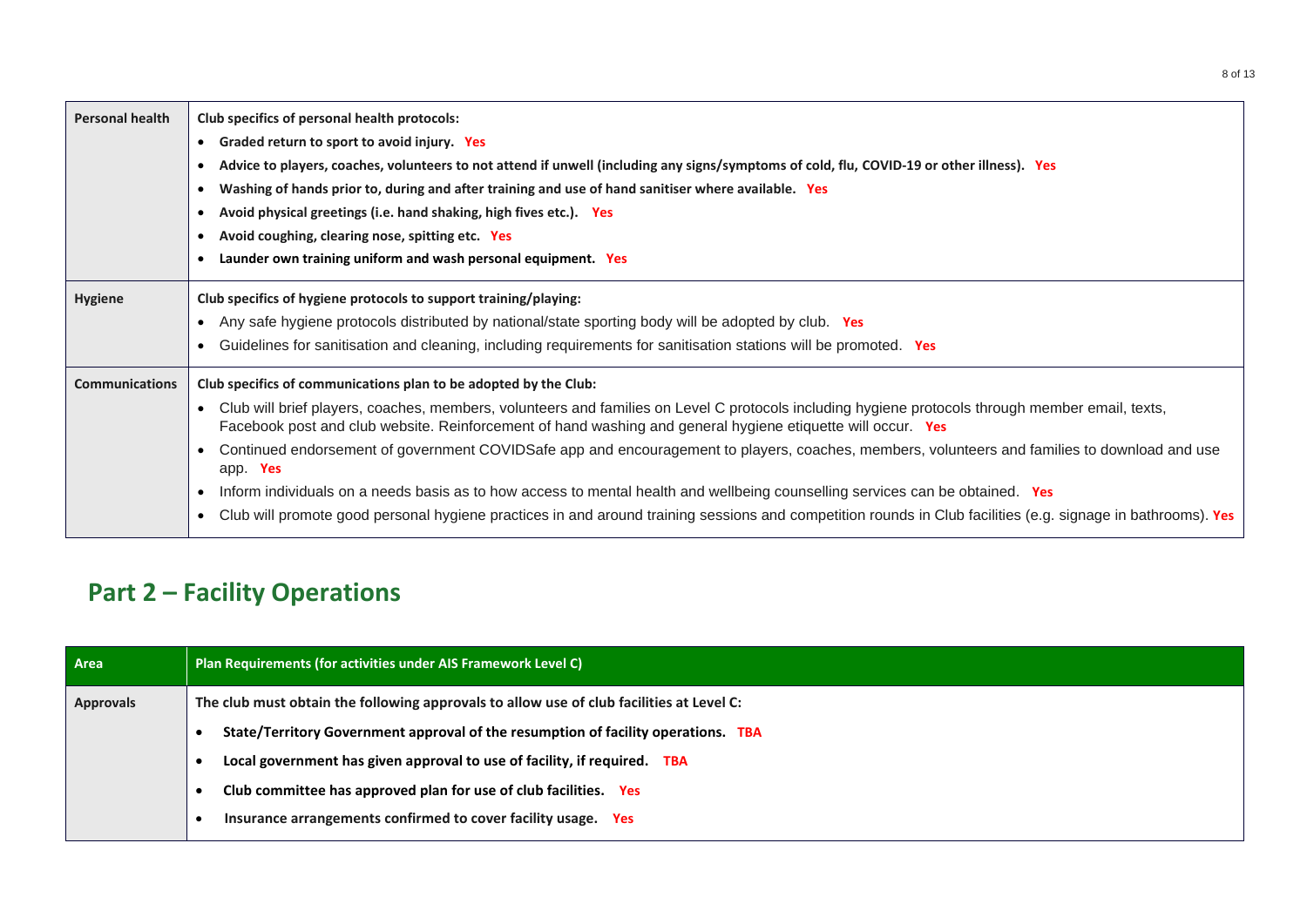| <b>Facilities</b>      | Club specifics of how facilities should operate:<br>Return to full use of Club facilities. Yes<br>$\bullet$<br>Safe hygiene protocols distributed by national/state sporting bodies will be adopted by club. Hygiene and cleaning protocols will be monitored and maintained. Yes<br>$\bullet$<br>Guidelines for sanitisation and cleaning, including requirements for sanitisation stations will be promoted. Yes<br>$\bullet$                                                                                                                                                                                                                                                                                                                                                                                                                                                                                                                                                                                                                                                                                                                                                                                                                                                                                                                                                                                                                                                                                                                                                                                                                                                                                                                                                                                                                                                   |
|------------------------|-----------------------------------------------------------------------------------------------------------------------------------------------------------------------------------------------------------------------------------------------------------------------------------------------------------------------------------------------------------------------------------------------------------------------------------------------------------------------------------------------------------------------------------------------------------------------------------------------------------------------------------------------------------------------------------------------------------------------------------------------------------------------------------------------------------------------------------------------------------------------------------------------------------------------------------------------------------------------------------------------------------------------------------------------------------------------------------------------------------------------------------------------------------------------------------------------------------------------------------------------------------------------------------------------------------------------------------------------------------------------------------------------------------------------------------------------------------------------------------------------------------------------------------------------------------------------------------------------------------------------------------------------------------------------------------------------------------------------------------------------------------------------------------------------------------------------------------------------------------------------------------|
|                        | Provision of appropriate health and safety equipment, Personal Protective Equipment (PPE) and personal hygiene cleaning solutions will be maintained. Yes<br>$\bullet$<br>Parts of facilities that are available during Level C restrictions; limit to toilets and medical facilities and minimise use of communal facilities and canteen. Yes<br>$\bullet$                                                                                                                                                                                                                                                                                                                                                                                                                                                                                                                                                                                                                                                                                                                                                                                                                                                                                                                                                                                                                                                                                                                                                                                                                                                                                                                                                                                                                                                                                                                       |
| <b>Facility access</b> | Club specifics of facility access protocols:<br>Who may attend the club facilities: gathering numbers should not exceed government allowances (COVIDSafe Roadmap maximum gatherings: Step 3 (100 people),<br>current restrictions include - more than one parent can attend community sporting activities if physical distancing of at least 1.5 metres can be maintained between<br>people that are not from the same household. The maximum number of participants at a community sporting activity must not exceed 500 participants. This is also in<br>accordance with TFA (Touch Football Australia) and NSW Touch Association Covid-19 Safe Policy. Committee members and canteen manager only will be allowed<br>access to clubhouse. Yes<br>Any spectators should observe physical distancing requirements (>1.5 metres) and density requirements (one person per 4 square metres). Yes<br>$\bullet$<br>Managed access including separate entry/exit points, managed traffic flows, stagger arrival/departure times, parking in carparks near nominated playing field. Yes<br>$\bullet$<br>Non-essential personnel to be discouraged from entering clubhouse rooms. Yes<br>$\bullet$<br>Physical distancing protocols including use of zones in clubrooms, change rooms and canteen, including use of physical zone indicators. Yes<br>$\bullet$<br>Canteen operations to include food and cash handling protocols, hygiene and cleaning measures and established zones. Yes<br>$\bullet$<br>General advice on physical distancing in club facilities including discouraging face to face meetings where possible, restricting site visitors, deferring or splitting up<br>large meetings and using video conferencing. Yes<br>Detailed attendance register to be kept of all committee members entering clubhouse and members taking the field of play. Yes<br>$\bullet$ |
|                        | Details of any health screening measures (e.g. temperature checks etc.) prior to entry to any facilities and any privacy measures club will take to protect sensitive<br>health information will be adhered. Yes<br>Restrictions on facility access to limit anyone who has:<br>$\bullet$<br>COVID-19 or has been in direct contact with a known case of COVID-19 in the previous 14 days. Yes<br>$\overline{\phantom{0}}$<br>Flu-like symptoms or who is a high health risk (e.g. due to age or pre-existing health conditions). Yes<br>$\overline{\phantom{0}}$<br>Travelled internationally in the previous 14 days. Yes<br>-<br>Any spectators should observe physical distancing requirements (>1.5 metres) Yes<br>$\bullet$                                                                                                                                                                                                                                                                                                                                                                                                                                                                                                                                                                                                                                                                                                                                                                                                                                                                                                                                                                                                                                                                                                                                                 |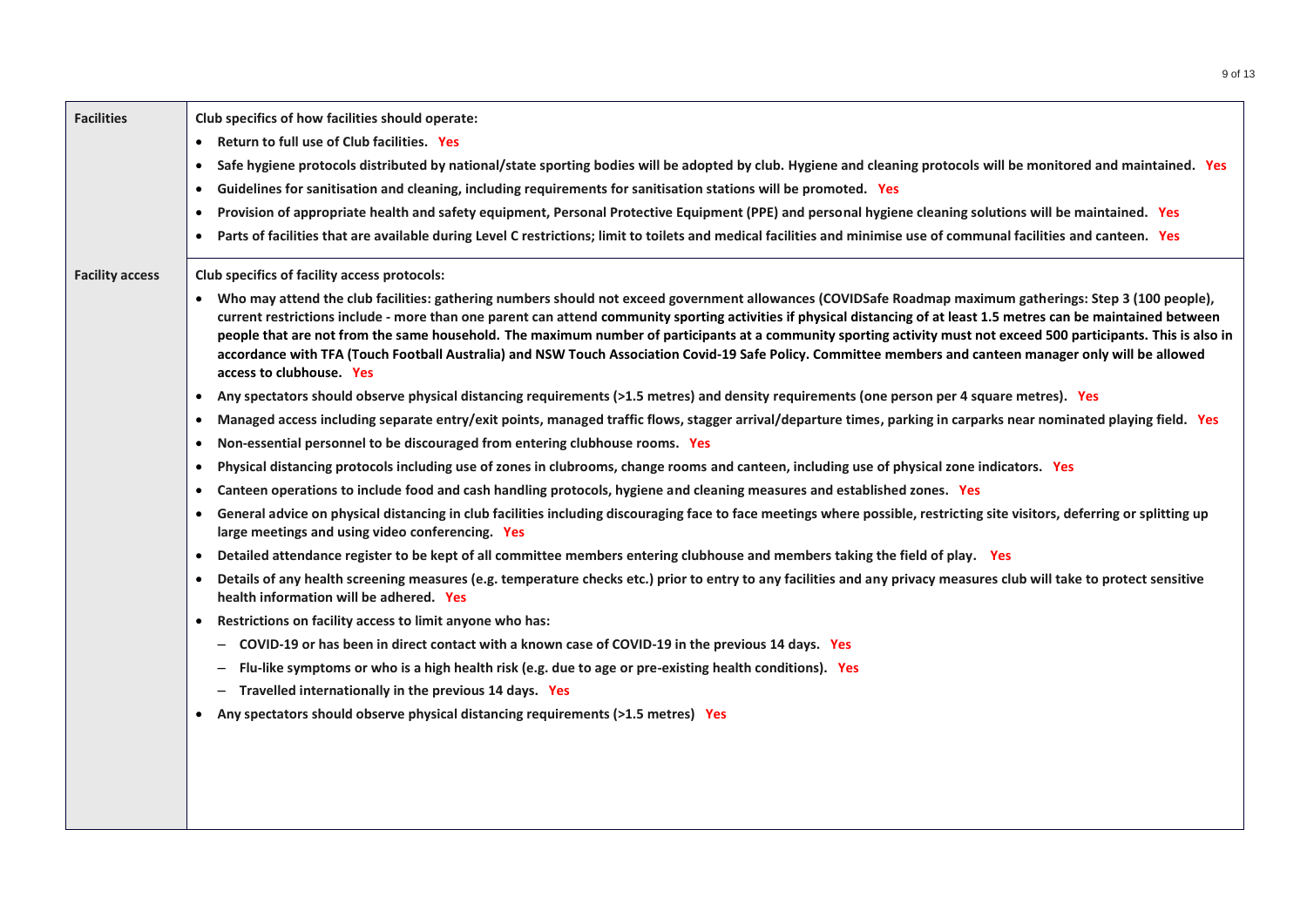| Hygiene                | Club specifics of hygiene protocols to support use of club facilities:                                                                                                                                                                                                                                                                                               |
|------------------------|----------------------------------------------------------------------------------------------------------------------------------------------------------------------------------------------------------------------------------------------------------------------------------------------------------------------------------------------------------------------|
|                        | Club to ensure regular sanitisation and cleaning of club facilities. Yes<br>$\bullet$                                                                                                                                                                                                                                                                                |
|                        | Any safe hygiene protocols distributed by national/state sporting body or local association will be adopted by the club including:<br>$\bullet$                                                                                                                                                                                                                      |
|                        | Availability of hand sanitiser at entry/exit points to venue and elsewhere. Yes<br>-                                                                                                                                                                                                                                                                                 |
|                        | Protocols for sanitising stations, sanitising shared equipment, uniforms. Yes                                                                                                                                                                                                                                                                                        |
|                        | Cleaning standards - increase regular cleans and frequent wiping of high touch surfaces. Yes                                                                                                                                                                                                                                                                         |
|                        | Displaying posters outlining relevant personal hygiene guidance. Yes                                                                                                                                                                                                                                                                                                 |
|                        | Avoiding shared use of equipment. Yes                                                                                                                                                                                                                                                                                                                                |
|                        | Provide suitable rubbish bins with regular waste disposal. Yes<br>-                                                                                                                                                                                                                                                                                                  |
|                        | Provide guidelines for sanitisation and cleaning of Club facilities. Yes                                                                                                                                                                                                                                                                                             |
| <b>Management of</b>   | Club specifics of protocols to manage unwell participants at a club activity:                                                                                                                                                                                                                                                                                        |
| unwell<br>participants | Isolation/medical requirements for all players, members, volunteers and their families at the onset of any symptoms including club facilities will be used to manage<br>symptomatic participants. Yes                                                                                                                                                                |
|                        | Training of volunteers/club management on treatment of symptomatic participants and disinfecting of facilities used by such participants. TBA<br>$\bullet$                                                                                                                                                                                                           |
|                        | Notification protocols for notifying public health authorities and other attendees of symptomatic participants. Yes                                                                                                                                                                                                                                                  |
| Club                   | The club will oversee:                                                                                                                                                                                                                                                                                                                                               |
| responsibilities       | • Provision and conduct of hygiene protocols as per the Plan. Yes                                                                                                                                                                                                                                                                                                    |
|                        | The capture of a record of attendance at all training and club activities and maintaining an up-to-date log of attendance. Yes                                                                                                                                                                                                                                       |
|                        | Coordination of Level C and beyond level C restrictions for field competitions and training operations. Yes<br>$\bullet$                                                                                                                                                                                                                                             |
|                        | Operation of the club's facilities in support of all Level C and beyond level C restrictions for field competitions and training activities in accordance with this Plan. Yes<br>$\bullet$                                                                                                                                                                           |
| <b>Employees and</b>   | The club will:                                                                                                                                                                                                                                                                                                                                                       |
| <b>Volunteers</b>      | Ensure to operate COVID-19 safe workplaces and educate volunteers and staff on safe work practices. The club will facilitate COVID-19 education for volunteers and<br>$\bullet$<br>administrators in community sport on COVID-19 transmission control, see, e.g., https://www.safework.nsw.gov.au/resource-library/COVID-19-<br>Coronavirus/pandemic-plan-advice Yes |
|                        | Ensure employees and volunteers need to stay home when sick or when caring for a sick family member. Yes<br>$\bullet$                                                                                                                                                                                                                                                |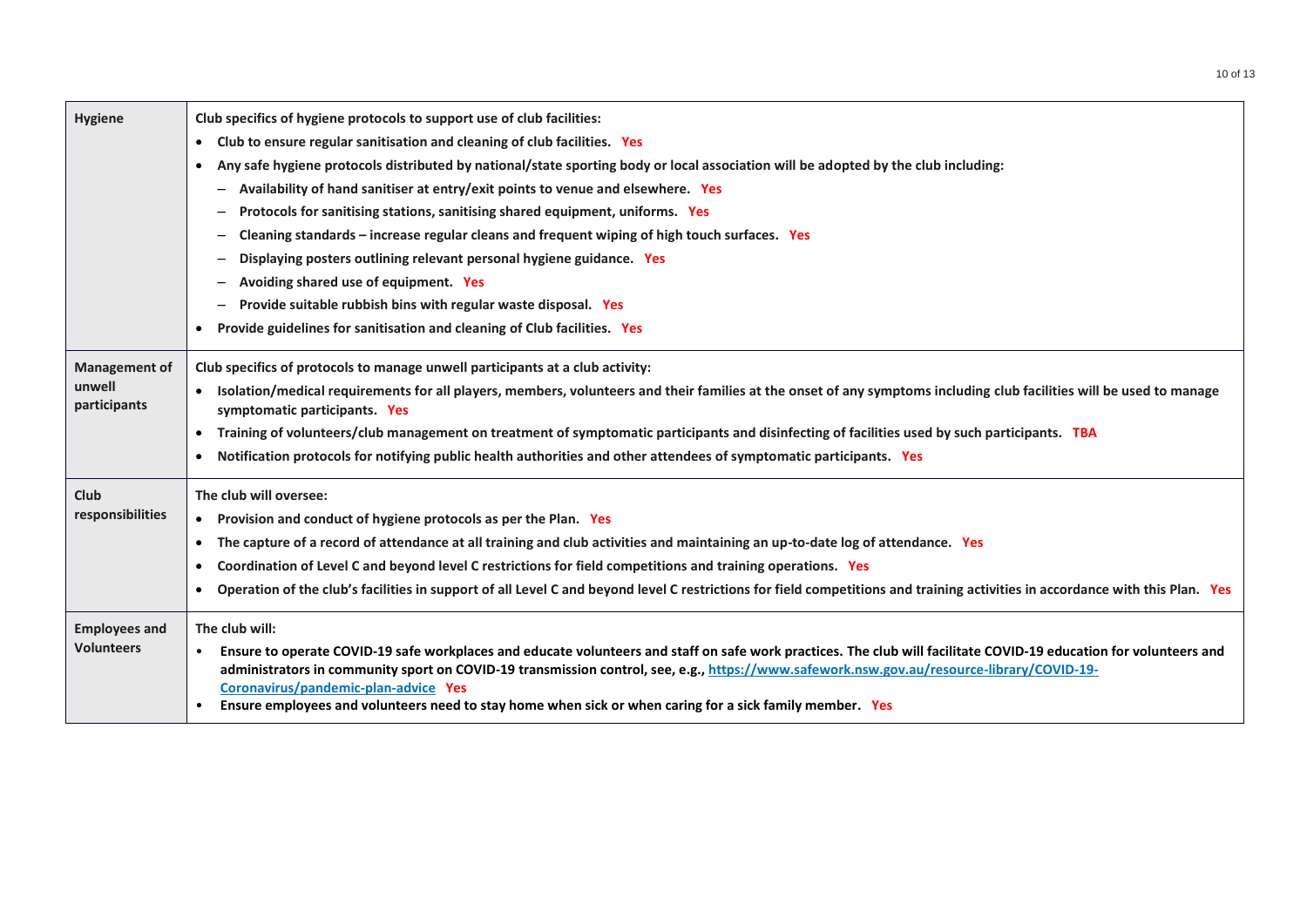# **Return to Training & Return to Play INFORMATION**

CURRENT AS AT 1 July 2020

Currently in NSW all sports are under the Public Health (COVID-19 Restrictions on Gathering and Movement) Order (No 4) 2020 as issued on Monday 30 June 2020.

These guidelines are limited to Outdoor activity which can be conducted with **not more than 500 participants**. (Participants/Officials and Spectators included) With adequate spacing of not more than 1 person per 4 sq metres. Where activities involve a gathering of **more than 20 participants as COVID-19 Safety Plan isrequired**.

#### **PREPARATION**

- You MUST maintain attendance records
- Ensure changerooms and showers are NOT used and remain CLOSED
- Ensure toilets are open and have soap and/or hand sanitiser and signage
- Arrive 5 mins prior to game/training dressed ready to go. If arriving early remain in your vehicle until 5mins prior to game/training. Shower with soap both prior to and postgame/training.
- Parents/spectators are only to watch from their vehicle  $\bullet$
- Leave immediately following game/training do not congregate -Arrive-Play/Train-Leave
- Conduct all post game/training discussions via video link or conference calls
- NO sharing of Water Bottles- all MUST be clearly individually labelled
- NO hands in huddles- NO high fives- NO pre/post game handshakes  $\bullet$
- Participants are to bring personal hand sanitiser to be used pre-during and postgame/training. *i.e.* schedule sanitiser breaks
- Maintain 1.5m distance between ON field and OFF field participants  $\bullet$
- Sanitise equipment pre-during-post session
- If a participant returns a positive COVID-19 test report to coronavirus@touchfootball.com.au

If you feel unwell, do not attend games/training and you must seek medical clearance before returning

If you have had contact in the past 14 days with a known or suspected case of COVID-19 or have returned from and identified hotspot **you must not**  attend & seek medical clearance before returning

All suspected cases must be reported.

Download COVIDSafe App

Train and return to competition with a NSWTA endorsed COVID Safety Plan.

Social distancing of 1.5m between players.

Spacing so that there is no more than 1 person per 4m². Contact skill training drills – fitness, agility, individual ball skills, passing drill, opposed drills and competition play.



Have more than 20 persons **without a COVID Safety Plan**

NO Spitting

NO Sharing Bottles or Whistles or Towels

NO hands inhuddles/high fives/pre-post game handshakes

DO NOT congregate on or off the field- return to vehicle between games

DO NOT use change rooms or showers

# Leave

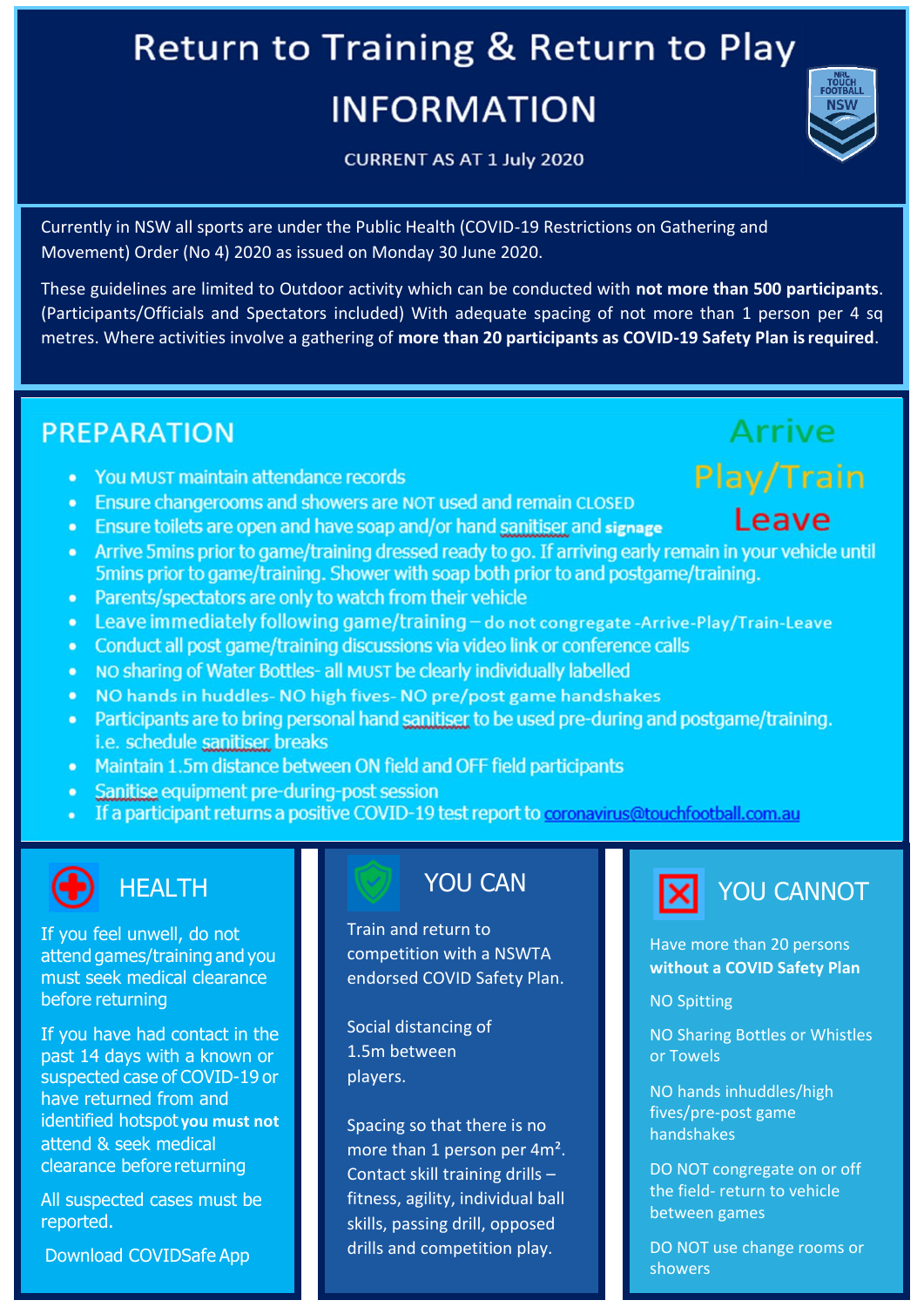#### FIELD LAYOUT, PLAYER MOVEMENT **TOMAREE SPORTS COMPLEX**



= PLAYERS ARRIVING = PLAYERS LEAVING = HAND SANITISER STATION = FIRST AID STATION = ISOLATION STATION